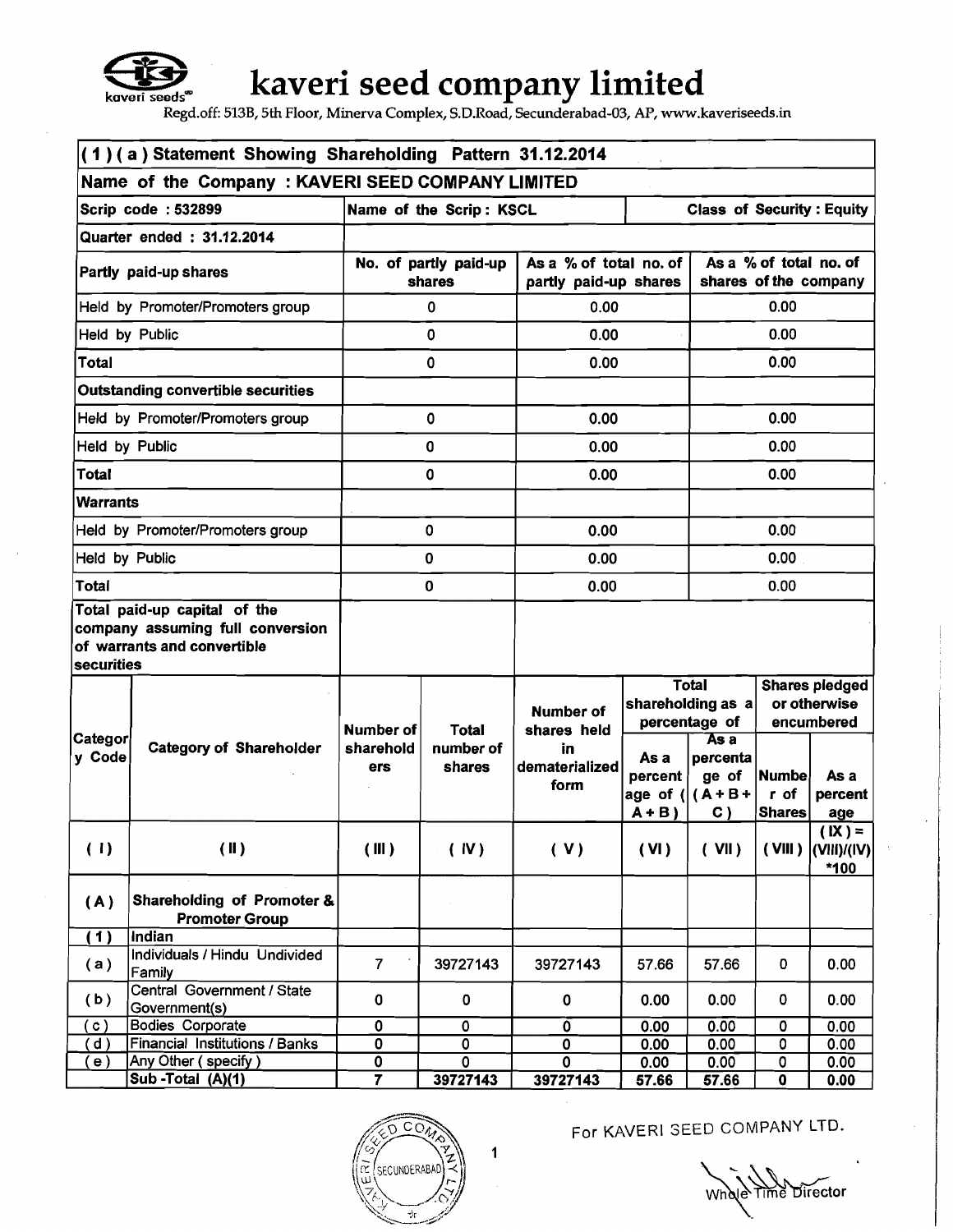| $\overline{(2)}$  | Foreign                               |                           |                         |                |        |        |                           |      |
|-------------------|---------------------------------------|---------------------------|-------------------------|----------------|--------|--------|---------------------------|------|
|                   | Individuals (Non Resident             |                           |                         |                |        |        |                           |      |
| (a)               | Individuals / Foreign                 | 0                         | 0                       | 0              | 0.00   | 0.00   | 0                         | 0.00 |
|                   | individuals                           |                           |                         |                |        |        |                           |      |
| b)                | <b>Bodies Corporate</b>               | 0                         | 0                       | 0              | 0.00   | 0.00   | 0                         | 0.00 |
| $\left( c\right)$ | <b>Institutions</b>                   | $\overline{\mathfrak{o}}$ | $\overline{0}$          | 0              | 0.00   | 0.00   | 0                         | 0.00 |
| (d)               | Any Other (specify)                   | $\overline{\mathbf{0}}$   | $\overline{\mathbf{0}}$ | $\overline{0}$ | 0.00   | 0.00   | $\overline{\mathbf{0}}$   | 0.00 |
|                   | Sub - Total $(A)(2)$                  | 0                         | 0                       | 0              | 0.00   | 0.00   | 0.00                      | 0.00 |
|                   | <b>Total Shareholding of</b>          |                           |                         |                |        |        |                           |      |
|                   | <b>Promoter and Promoter</b>          | 7                         |                         |                |        |        |                           |      |
|                   | Group (A) = (A)(1) + (A)(             |                           | 39727143                | 39727143       | 57.66  | 57.66  | 0.00                      | 0.00 |
|                   | <u>2)</u>                             |                           |                         |                |        |        |                           |      |
| (B)               | <b>Public Shareholding</b>            |                           |                         |                |        |        |                           |      |
| 1)                | <b>Institutions</b>                   |                           |                         |                |        |        |                           |      |
| a)                | Mutual Funds / UTI                    | 33                        | 6061773                 | 6061773        | 8.80   | 8.80   | 0                         | 0.00 |
| b)                | <b>Financial Institutions / Banks</b> | $\overline{5}$            | 64733                   | 64733          | 0.09   | 0.09   | 0                         | 0.00 |
| (c)               | Central Government / State            |                           |                         |                |        |        |                           |      |
|                   | Government(s)                         | 0                         | 0                       | 0              | 0.00   | 0.00   | 0                         | 0.00 |
| d)                | Venture Capital Funds                 | $\overline{\mathfrak{o}}$ | $\overline{0}$          | 0              | 0.00   | 0.00   | $\overline{\mathbf{0}}$   | 0.00 |
| (e)               | <b>Insurance Companies</b>            | 0                         | $\overline{\mathbf{0}}$ | 0              | 0.00   | 0.00   | $\overline{\mathbf{0}}$   | 0.00 |
| (f)               | Foreign Institutional Investors       | 114                       | 13700847                | 13700847       | 19.89  | 19.89  | O                         | 0.00 |
|                   | Foreign Venture Capital               |                           |                         |                |        |        |                           |      |
| (g)               | Investors                             | 0                         | 0                       | 0              | 0.00   | 0.00   | 0                         | 0.00 |
| (h)               | Any Other                             | 0                         | 0                       | 0              | 0.00   | 0.00   | 0                         | 0.00 |
|                   | Sub - Total (B)(1)                    | 152                       | 19827353                | 19827353       | 28.78  | 28.78  | $\overline{\mathbf{0}}$   | 0.00 |
| (2)               | <b>Non - Institutions</b>             |                           |                         |                |        |        |                           |      |
| a)                | <b>Bodies Corporate</b>               | 455                       | 3125114                 | 3125114        | 4.54   | 4.54   | 0                         | 0.00 |
| (b)               | Individuals -                         |                           |                         |                |        |        |                           |      |
|                   | I - Individual Shareholders           |                           |                         |                |        |        |                           |      |
|                   | holding nominal share capital         | 13058                     | 3972558                 | 3947487        | 5.77   | 5.77   | 0                         | 0.00 |
|                   | up to Rs.1 lakh                       |                           |                         |                |        |        |                           |      |
|                   | II - Individual shareholders          |                           |                         |                |        |        |                           |      |
|                   |                                       |                           |                         |                |        |        |                           |      |
|                   | holding nominal shares                | 9                         | 1486113                 | 1486113        | 2.16   | 2.16   | 0                         | 0.00 |
|                   | capital in excess of Rs.1 lakh        |                           |                         |                |        |        |                           |      |
| (c)               | Any Other                             |                           |                         |                |        |        |                           |      |
|                   | I - Directors / Relatives             | 0                         | 0                       | O              | 0.00   | 0.00   | 0                         | 0.00 |
|                   | I - NRI                               | 408                       | 384478                  | 384478         | 0.56   | 0.56   | 0                         | 0.00 |
|                   | $II - OCBs$                           | 1                         | 23721                   | 23721          | 0.03   | 0.03   | $\overline{\mathfrak{o}}$ | 0.00 |
|                   | II - Clearing Member                  | 149                       | 349715                  | 349715         | 0.51   | 0.51   | 0                         | 0.00 |
|                   | iv - Trust                            | 0                         | 0                       | 0              | 0.00   | 0.00   | 0                         | 0.00 |
|                   | Sub - Total (B) $(2)$                 | 14080                     | 9341699                 | 9316628        | 13.56  | 13.56  | 0                         | 0.00 |
|                   | <b>Total Public Shareholding</b>      |                           |                         |                |        |        |                           |      |
|                   | $B = (B) (1) + (B) (2)$               | 14232                     | 29169052                | 29143981       | 42.34  | 42.34  | 0                         | 0.00 |
|                   | Total $(A) + (B)$                     | 14239                     | 68896195                | 68871124       | 100.00 | 100.00 | $\mathbf 0$               | 0.00 |
|                   | Share held by Custodians              |                           |                         |                |        |        |                           |      |
| (C)               | and against which                     |                           |                         |                |        |        |                           |      |
|                   | <b>Depository Receipts have</b>       | 0                         | O                       | 0              | 0.00   | 0.00   | 0                         | 0.00 |
|                   | been issued                           |                           |                         |                |        |        |                           |      |
|                   | GRAND TOTAL (A)+(B)+(C)               | 14239                     | 68896195                | 68871124       | 100.00 | 100.00 | $\mathbf{a}$              | n nn |



## For KAVERI SEED COMPANY LTD.

Whole Time Director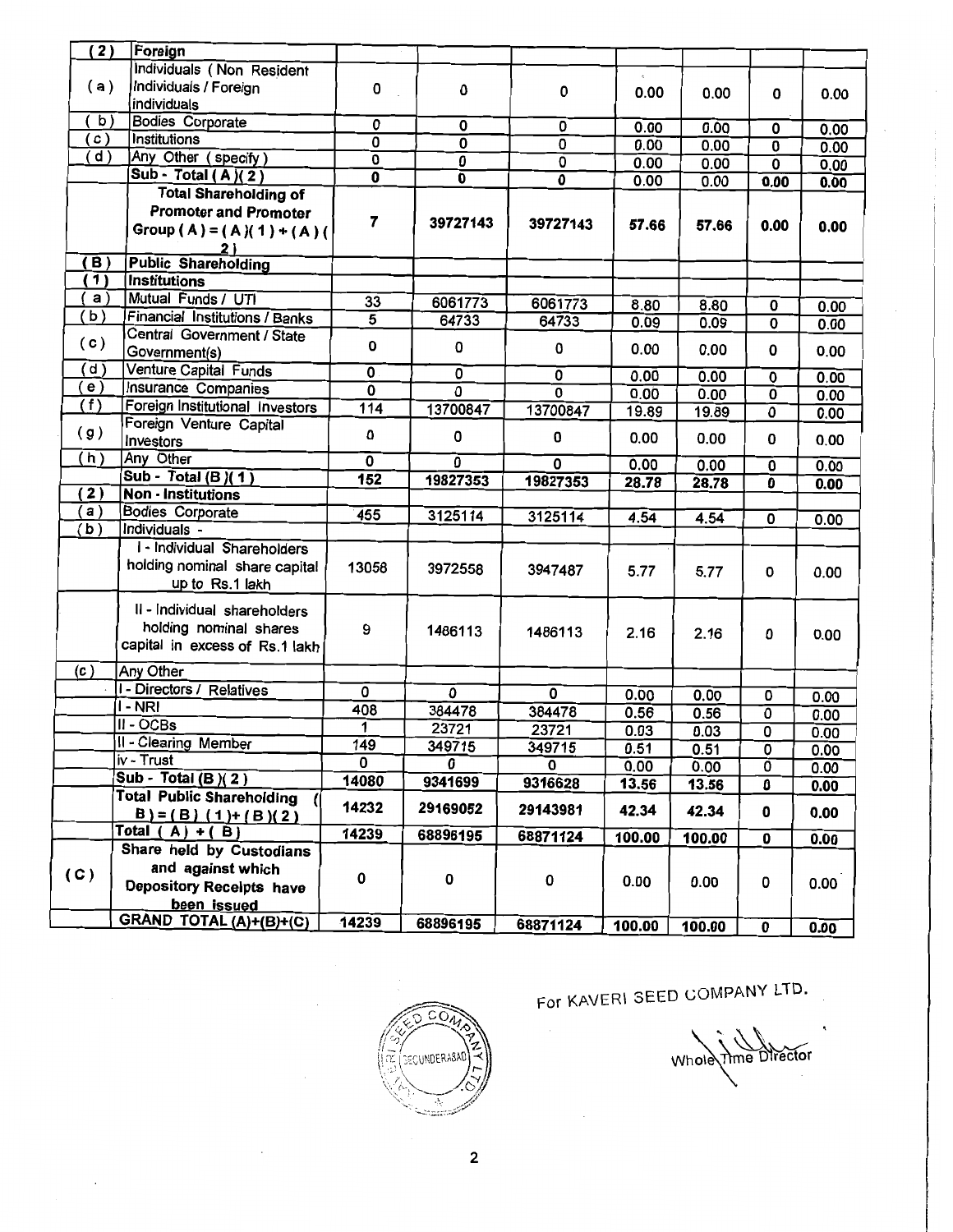$(1)$  $(b)$ 

#### **Statement showing sharheolding of persons belonging to the category Promoters and Promoter Group as on 31.12.2014**

|                | SI.No. Name of Shareholder  | <b>Total Shares held</b> |                                           | <b>Shares Pledged or otherwise</b><br>encumbered |                     |                                                                                  |
|----------------|-----------------------------|--------------------------|-------------------------------------------|--------------------------------------------------|---------------------|----------------------------------------------------------------------------------|
|                |                             | Number                   | lAs a % of<br>grand total<br>(A)+(B)+( C) | Number                                           | ∣As a<br>le         | As a % of<br>Percentag  grand total<br>(A)+(B)+( C)<br>of sub-<br> clause (l)(a) |
| (1)            | (II)                        | (III)                    | (IV)                                      | (V)                                              | (VI=(V)/III*<br>100 | (VII)                                                                            |
|                | <b>G.V.BHASKAR RAO</b>      | 6031990                  | 8.76                                      |                                                  | 0                   |                                                                                  |
| $\overline{2}$ | <b>G.V.BHASKAR RAO(HUF)</b> | 11240645                 | 16.32                                     | 0                                                | 0                   |                                                                                  |
| 3              | <b>G.VANAJA DEVI</b>        | 152704481                | 22.16I                                    | 0                                                | 0                   |                                                                                  |
| 4              | <b>G.PAWAN</b>              | 25090001                 | 3.64                                      | ٥                                                | 0                   |                                                                                  |
| $5\phantom{1}$ | <b>R.VENU MANOHAR RAO</b>   | 2422910                  | 3.52                                      | 0                                                | 0                   |                                                                                  |
| 6              | VAMSHEEDHAR CHENNAMANENI.   | 1323255                  | 1.92                                      | 0                                                | 0                   |                                                                                  |
| 7              | C MITHUN CHAND.             | 928895                   | 1.35                                      | 0                                                | 0                   |                                                                                  |
|                | Total                       | 39727143                 | 57.66                                     | 0                                                | 0                   |                                                                                  |



**For** KAVERl SEED COMPANY LTD.

Whole Time Director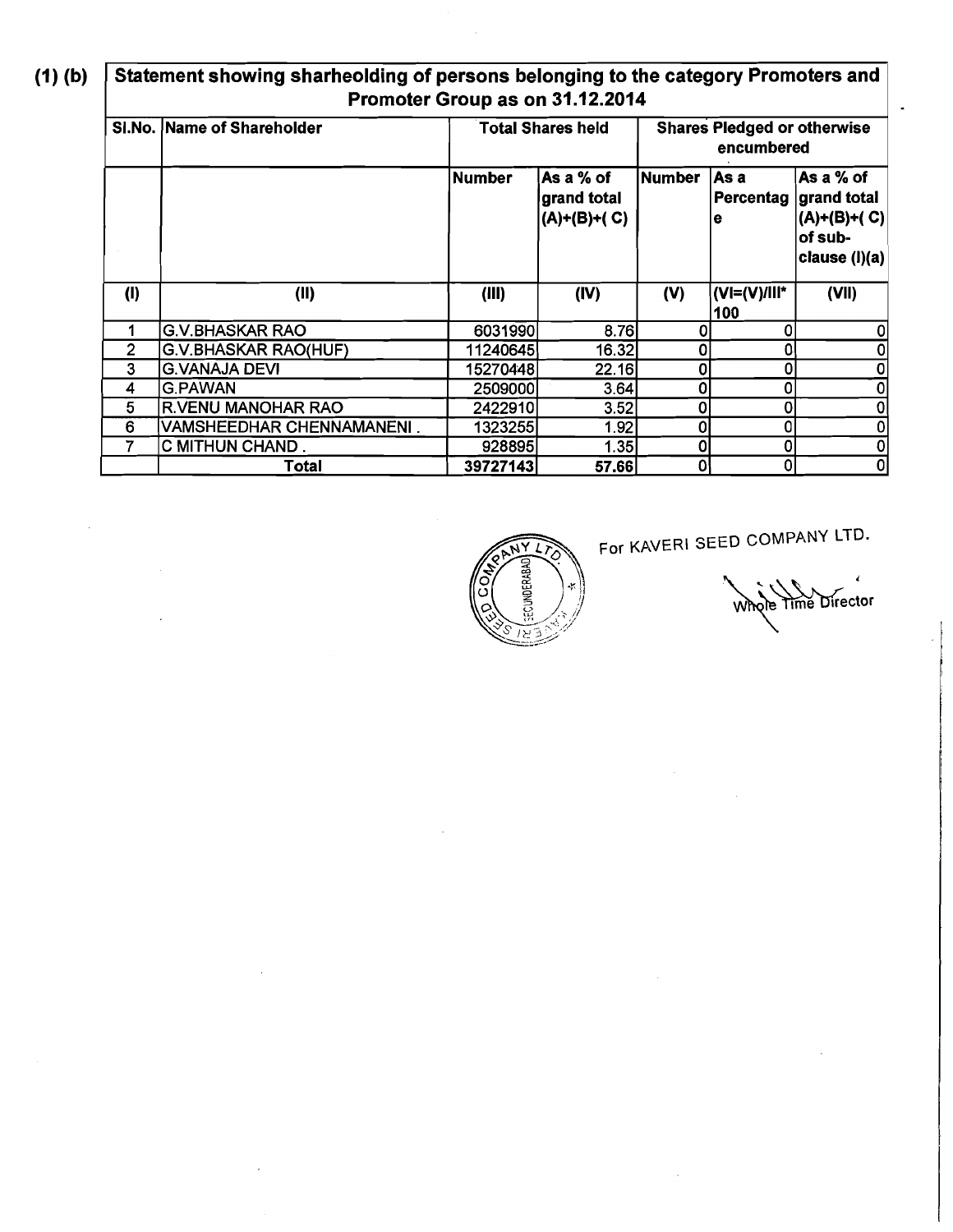#### **(I)( c** ) **Statement showing shareholding of persons belonging to the category**  ' **Public** ' **and holding more than 1% of the total number of shares as on 31.12.2014**

| Sr. No. | Name of the Shareholder                      | No.of shares | shares as a<br>percentage of total<br>number of shares {<br>I.e. Grand total (A<br>$H(B) + (C)$<br>Indicated in<br>Statement at para<br>$(1)(a)$ above } |
|---------|----------------------------------------------|--------------|----------------------------------------------------------------------------------------------------------------------------------------------------------|
|         | <b>SMALLCAP WORLD FUND INC</b>               | 4130970      | 6.00                                                                                                                                                     |
| 2       | <b>IDFC PREMIER EQUITY FUND</b>              | 4084000      | 5.93                                                                                                                                                     |
| 3       | OPPENHEIMER INTERNATIONAL SMALL COMPANY FUND | 1304868      | 1.89                                                                                                                                                     |
| 4       | <b>FRANKLIN TEMPLETON INVESTMENT FUNDS</b>   | 990028       | 1.44                                                                                                                                                     |
|         | <b>TOTAL</b>                                 | 10,509,866   | 15.25                                                                                                                                                    |

For KAVERl SEED COMPANY **LTQ.** 



Whole Time Director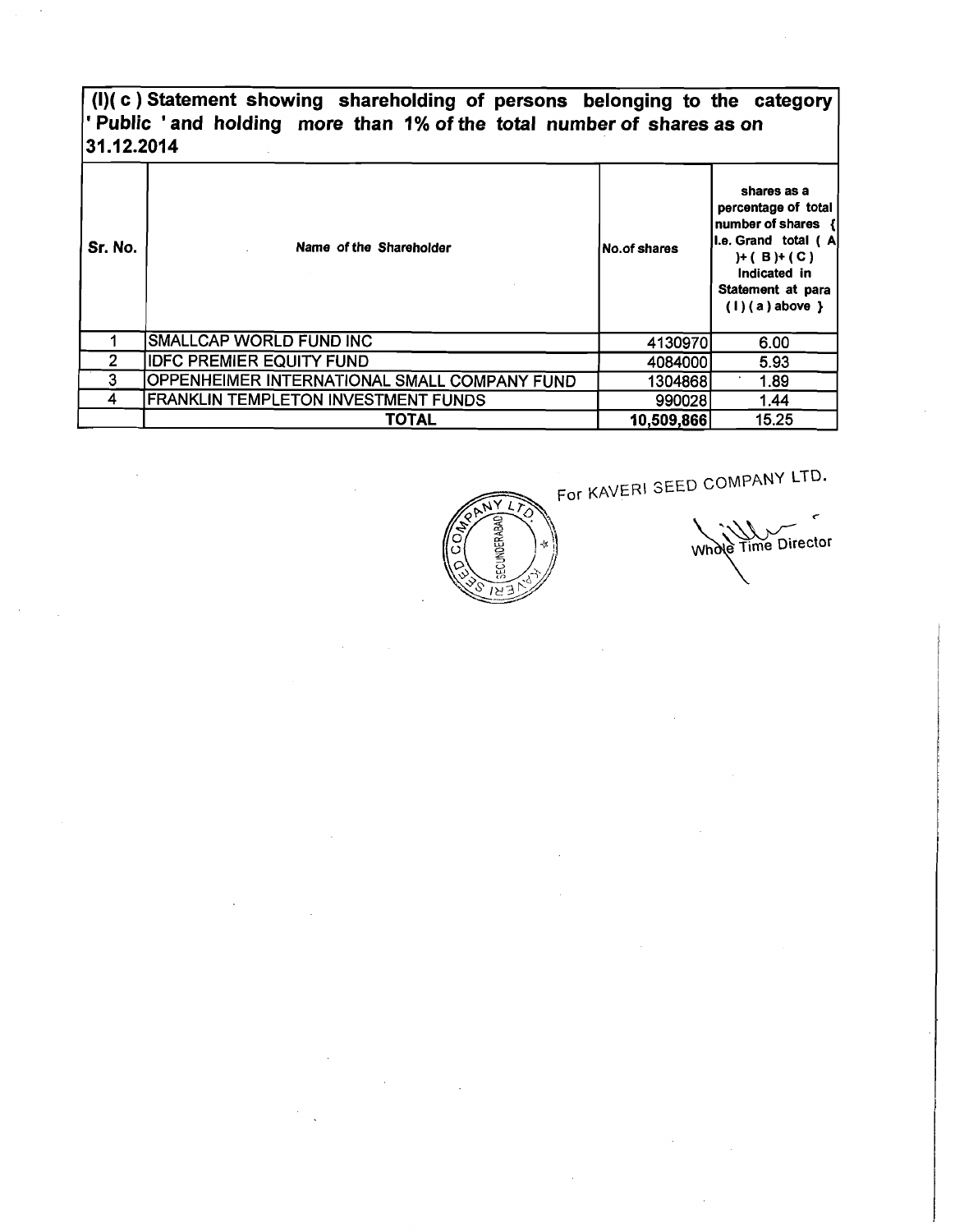### (I)(c)(ii) Statement showing holding of securities (including shares, warrants, convertible securities) of persons (together with PAC) belonging to the category "Public" and holding more than 5% of the total number of shares of the company as on 31.12.2014

| Sr. No.        | Name(s) of the<br>shareholder(s) and<br>the Persons Acting in<br><b>Concert (PAC) with</b><br>them | <b>Number</b><br>of shares | Shares as a<br>percentage of<br>total number of<br>shares<br>{i.e., Grand<br><b>Total</b><br>$(A)+(B)+(C)$<br>indicated in<br><b>Statement at</b><br>para $(I)(a)$<br>above} | <b>Number</b><br>of<br>warrants | <b>Details of warrants</b><br>As a $%$<br>total<br>number of  <br> warrants of  <br>the<br>same class | Number<br>оf<br>  converti  <br>ble<br>securitie<br>s<br>held | Details of convertible<br>securities<br>% w.r.t<br>total<br>number of<br>convertible<br>securities<br>of the same<br>class | <b>Total shares</b><br><i>(including)</i><br>underlying<br>shares<br>assuming full<br>conversion of<br>warrants and<br>convertible<br>securities) as a<br>% of diluted<br>share capital |
|----------------|----------------------------------------------------------------------------------------------------|----------------------------|------------------------------------------------------------------------------------------------------------------------------------------------------------------------------|---------------------------------|-------------------------------------------------------------------------------------------------------|---------------------------------------------------------------|----------------------------------------------------------------------------------------------------------------------------|-----------------------------------------------------------------------------------------------------------------------------------------------------------------------------------------|
|                | <b>SMALLCAP WORLD</b><br><b>FUND, INC</b>                                                          | 4,130,970                  | 6.00                                                                                                                                                                         |                                 |                                                                                                       |                                                               |                                                                                                                            | 0                                                                                                                                                                                       |
| $\overline{2}$ | <b>IDFC PREMIER EQUITY</b><br>FUND                                                                 | 4,084,000                  | 5.93                                                                                                                                                                         |                                 |                                                                                                       |                                                               |                                                                                                                            | $\overline{0}$                                                                                                                                                                          |
| <b> TOTAL</b>  |                                                                                                    | 8214970                    | 11.92                                                                                                                                                                        |                                 |                                                                                                       | A                                                             | $\bf{0}$                                                                                                                   | 0                                                                                                                                                                                       |

| ( d )       | Statement showing details of locked-in shares. |                                                            |                        | shares as a<br>percentage of<br>total number of                                                                  |  |  |
|-------------|------------------------------------------------|------------------------------------------------------------|------------------------|------------------------------------------------------------------------------------------------------------------|--|--|
| Sr. No.     | Name of the Shareholder                        | Category Of<br><b>Shareholders (</b><br>Promoter / Public) | No of Lockin<br>shares | shares $\{1.e.$<br>Grand total (<br>$A) + (B) + (C)$<br>Indicated in<br>Statement at<br>para $(l)(a)$<br>above } |  |  |
| <b>N.A.</b> |                                                |                                                            |                        |                                                                                                                  |  |  |



For KAVERI SEED COMPANY LTD.

Whole Time Director